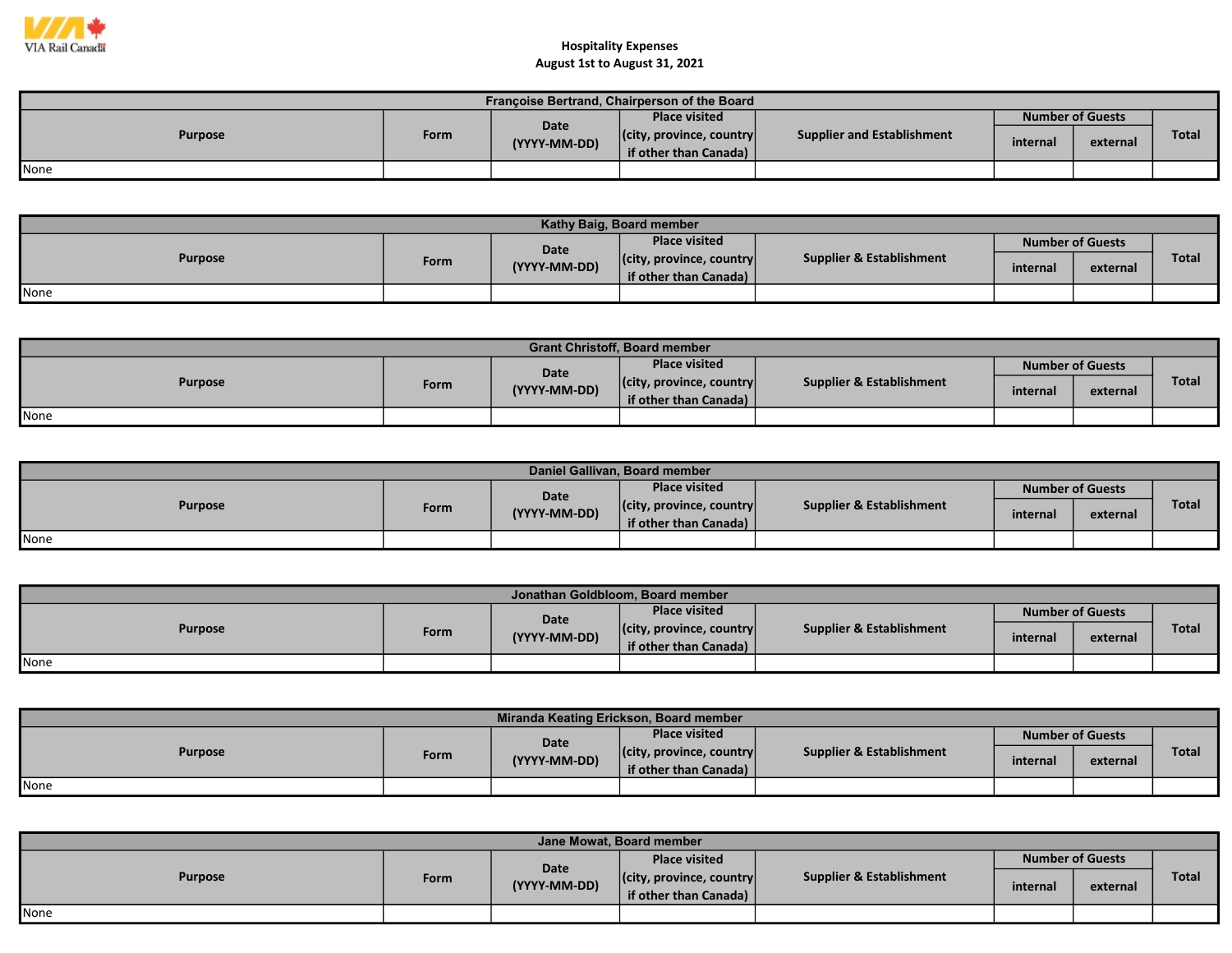

| Glenn Rainbird, Board member |      |              |                                  |                          |          |                         |       |  |  |
|------------------------------|------|--------------|----------------------------------|--------------------------|----------|-------------------------|-------|--|--|
| <b>Purpose</b>               |      | Date         | <b>Place visited</b>             |                          |          | <b>Number of Guests</b> |       |  |  |
|                              | Form | (YYYY-MM-DD) | $ $ (city, province, country $ $ | Supplier & Establishment | internal | external                | Total |  |  |
|                              |      |              | if other than Canada)            |                          |          |                         |       |  |  |
| None                         |      |              |                                  |                          |          |                         |       |  |  |

| <b>Gail Stephens, Board member</b> |      |              |                                  |                                     |                         |          |              |  |  |
|------------------------------------|------|--------------|----------------------------------|-------------------------------------|-------------------------|----------|--------------|--|--|
| <b>Purpose</b>                     |      | Date         | <b>Place visited</b>             |                                     | <b>Number of Guests</b> |          |              |  |  |
|                                    | Form | (YYYY-MM-DD) | $ $ (city, province, country $ $ | <b>Supplier &amp; Establishment</b> | internal                | external | <b>Total</b> |  |  |
|                                    |      |              | if other than Canada) $\vert$    |                                     |                         |          |              |  |  |
| None                               |      |              |                                  |                                     |                         |          |              |  |  |

| <b>Kenneth Tan. Board member</b> |             |              |                                  |                          |                         |          |              |  |  |  |
|----------------------------------|-------------|--------------|----------------------------------|--------------------------|-------------------------|----------|--------------|--|--|--|
| <b>Purpose</b>                   |             | <b>Date</b>  | <b>Place visited</b>             | Supplier & Establishment | <b>Number of Guests</b> |          |              |  |  |  |
|                                  | <b>Form</b> | (YYYY-MM-DD) | $ $ (city, province, country $ $ |                          | internal                | external | <b>Total</b> |  |  |  |
|                                  |             |              | if other than Canada)            |                          |                         |          |              |  |  |  |
| None                             |             |              |                                  |                          |                         |          |              |  |  |  |

| Geneviève Tanguay, Board member |      |              |                                                           |                                     |                         |          |              |  |  |  |
|---------------------------------|------|--------------|-----------------------------------------------------------|-------------------------------------|-------------------------|----------|--------------|--|--|--|
|                                 |      | <b>Date</b>  | <b>Place visited</b>                                      |                                     | <b>Number of Guests</b> |          |              |  |  |  |
| <b>Purpose</b>                  | Form | (YYYY-MM-DD) | $ $ (city, province, country $ $<br>if other than Canada) | <b>Supplier &amp; Establishment</b> | internal                | external | <b>Total</b> |  |  |  |
| None                            |      |              |                                                           |                                     |                         |          |              |  |  |  |

| Vianne Timmons, Board member |      |              |                                                           |                          |          |                         |       |  |  |  |
|------------------------------|------|--------------|-----------------------------------------------------------|--------------------------|----------|-------------------------|-------|--|--|--|
| <b>Purpose</b>               |      | Date         | <b>Place visited</b>                                      |                          |          | <b>Number of Guests</b> |       |  |  |  |
|                              | Form | (YYYY-MM-DD) | $ $ (city, province, country $ $<br>if other than Canada) | Supplier & Establishment | internal | external                | Total |  |  |  |
| <b>I</b> None                |      |              |                                                           |                          |          |                         |       |  |  |  |

| <b>Cynthia Garneau, President and Chief Executive Officer</b> |      |              |                                  |                                   |          |                         |              |  |  |  |  |
|---------------------------------------------------------------|------|--------------|----------------------------------|-----------------------------------|----------|-------------------------|--------------|--|--|--|--|
| <b>Purpose</b>                                                |      | Date         | <b>Place visited</b>             |                                   |          | <b>Number of Guests</b> |              |  |  |  |  |
|                                                               | Form | (YYYY-MM-DD) | $ $ (city, province, country $ $ | <b>Supplier and Establishment</b> | internal | external                | <b>Total</b> |  |  |  |  |
|                                                               |      |              | if other than Canada)            |                                   |          |                         |              |  |  |  |  |
| <b>None</b>                                                   |      |              |                                  |                                   |          |                         |              |  |  |  |  |

| Mario Bergeron, Chief Mechanical and Maintenance Officer |      |                      |                                  |                            |                         |          |              |  |  |  |  |
|----------------------------------------------------------|------|----------------------|----------------------------------|----------------------------|-------------------------|----------|--------------|--|--|--|--|
| <b>Purpose</b>                                           | Form | Date<br>(YYYY-MM-DD) | <b>Place visited</b>             |                            | <b>Number of Guests</b> |          |              |  |  |  |  |
|                                                          |      |                      | $ $ (city, province, country $ $ | Supplier and Establishment | internal                | external | <b>Total</b> |  |  |  |  |
|                                                          |      |                      | if other than Canada)            |                            |                         |          |              |  |  |  |  |
| None                                                     |      |                      |                                  |                            |                         |          |              |  |  |  |  |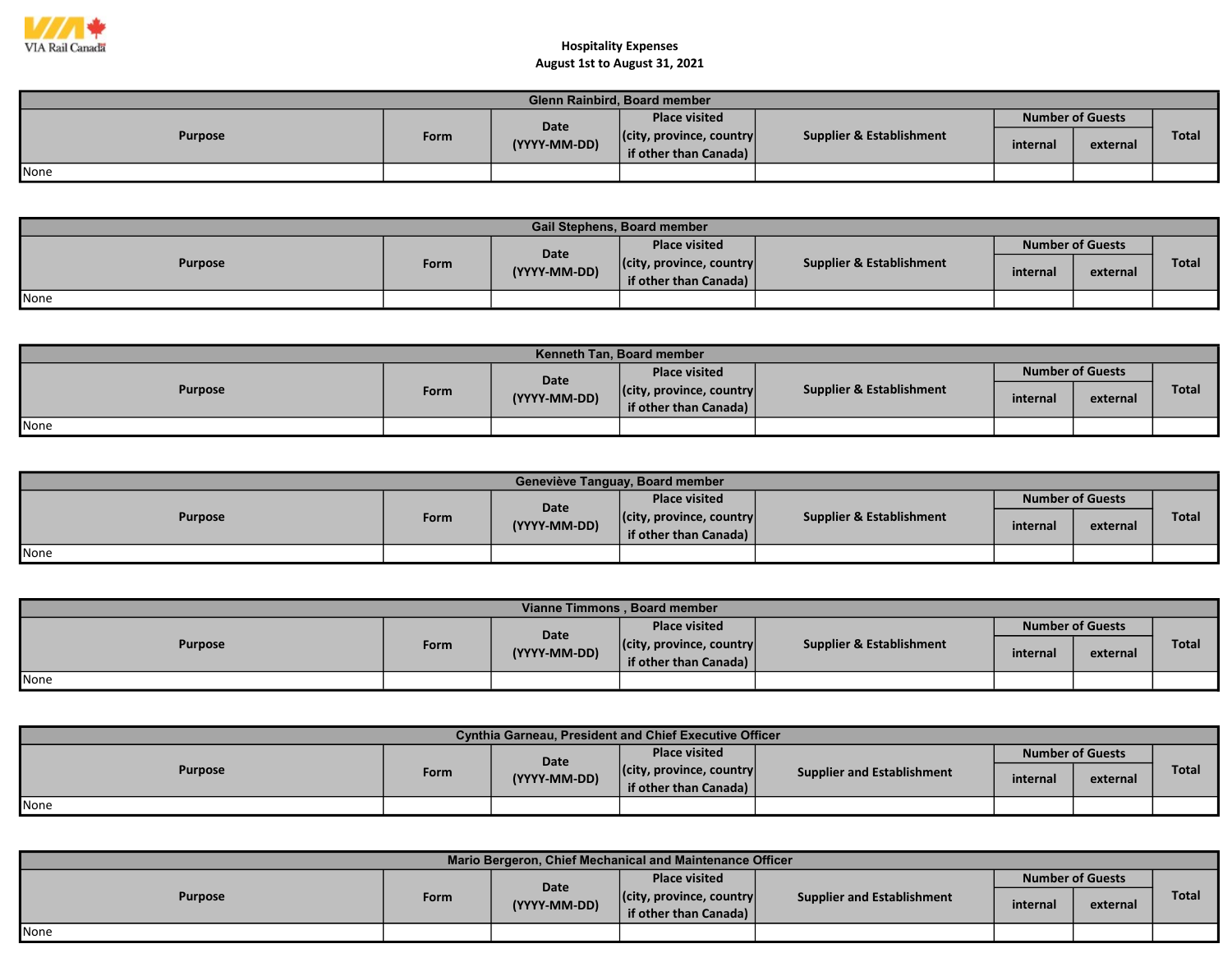

| Danielle Boisvert, Vice President, Corporate Controller |      |                      |                                                           |                            |                         |          |       |  |  |  |
|---------------------------------------------------------|------|----------------------|-----------------------------------------------------------|----------------------------|-------------------------|----------|-------|--|--|--|
|                                                         |      |                      | <b>Place visited</b>                                      |                            | <b>Number of Guests</b> |          |       |  |  |  |
| <b>Purpose</b>                                          | Form | Date<br>(YYYY-MM-DD) | $ $ (city, province, country $ $<br>if other than Canada) | Supplier and Establishment | internal                | external | Total |  |  |  |
| <b>None</b>                                             |      |                      |                                                           |                            |                         |          |       |  |  |  |

| Bruno Cacciola, Vice President, Fleet Renewal Program |             |              |                                                           |                            |          |                         |              |  |  |  |  |
|-------------------------------------------------------|-------------|--------------|-----------------------------------------------------------|----------------------------|----------|-------------------------|--------------|--|--|--|--|
| <b>Purpose</b>                                        |             | Date         | <b>Place visited</b>                                      |                            |          | <b>Number of Guests</b> |              |  |  |  |  |
|                                                       | <b>Form</b> | (YYYY-MM-DD) | $ $ (city, province, country $ $<br>if other than Canada) | Supplier and Establishment | internal | external                | <b>Total</b> |  |  |  |  |
| None                                                  |             |              |                                                           |                            |          |                         |              |  |  |  |  |

| Marie-Claude Cardin, Chief Financial Officer |      |              |                                  |                                   |                         |          |              |  |  |  |
|----------------------------------------------|------|--------------|----------------------------------|-----------------------------------|-------------------------|----------|--------------|--|--|--|
| <b>Purpose</b>                               |      | Date         | <b>Place visited</b>             | <b>Supplier and Establishment</b> | <b>Number of Guests</b> |          |              |  |  |  |
|                                              | Form | (YYYY-MM-DD) | $ $ (city, province, country $ $ |                                   | internal                | external | <b>Total</b> |  |  |  |
|                                              |      |              | if other than Canada)            |                                   |                         |          |              |  |  |  |
| <b>I</b> None                                |      |              |                                  |                                   |                         |          |              |  |  |  |

| <b>Sandro Cellucci, Chief Legal &amp; Risk Officer (starting August 23, 2021)</b> |      |              |                                  |                                   |          |                         |              |  |  |  |  |
|-----------------------------------------------------------------------------------|------|--------------|----------------------------------|-----------------------------------|----------|-------------------------|--------------|--|--|--|--|
| <b>Purpose</b>                                                                    |      | <b>Date</b>  | <b>Place visited</b>             | <b>Supplier and Establishment</b> |          | <b>Number of Guests</b> |              |  |  |  |  |
|                                                                                   | Form | (YYYY-MM-DD) | $ $ (city, province, country $ $ |                                   | internal | external                | <b>Total</b> |  |  |  |  |
|                                                                                   |      |              | if other than Canada)            |                                   |          |                         |              |  |  |  |  |
| <b>None</b>                                                                       |      |              |                                  |                                   |          |                         |              |  |  |  |  |

| Sonia Corriveau, Chief Business Transformation Officer |      |              |                                  |                                   |          |                         |       |  |  |  |  |
|--------------------------------------------------------|------|--------------|----------------------------------|-----------------------------------|----------|-------------------------|-------|--|--|--|--|
| <b>Purpose</b>                                         |      | Date         | <b>Place visited</b>             |                                   |          | <b>Number of Guests</b> |       |  |  |  |  |
|                                                        | Form | (YYYY-MM-DD) | $ $ (city, province, country $ $ | <b>Supplier and Establishment</b> | internal | external                | Total |  |  |  |  |
|                                                        |      |              | if other than Canada)            |                                   |          |                         |       |  |  |  |  |
| <b>None</b>                                            |      |              |                                  |                                   |          |                         |       |  |  |  |  |

| Ben Marc Diendéré, Chef Communications & Public Affairs |      |              |                                                           |                                   |          |                         |              |  |  |  |  |
|---------------------------------------------------------|------|--------------|-----------------------------------------------------------|-----------------------------------|----------|-------------------------|--------------|--|--|--|--|
| <b>Purpose</b>                                          |      | Date         | <b>Place visited</b>                                      |                                   |          | <b>Number of Guests</b> |              |  |  |  |  |
|                                                         | Form | (YYYY-MM-DD) | $ $ (city, province, country $ $<br>if other than Canada) | <b>Supplier and Establishment</b> | internal | external                | <b>Total</b> |  |  |  |  |
| None                                                    |      |              |                                                           |                                   |          |                         |              |  |  |  |  |